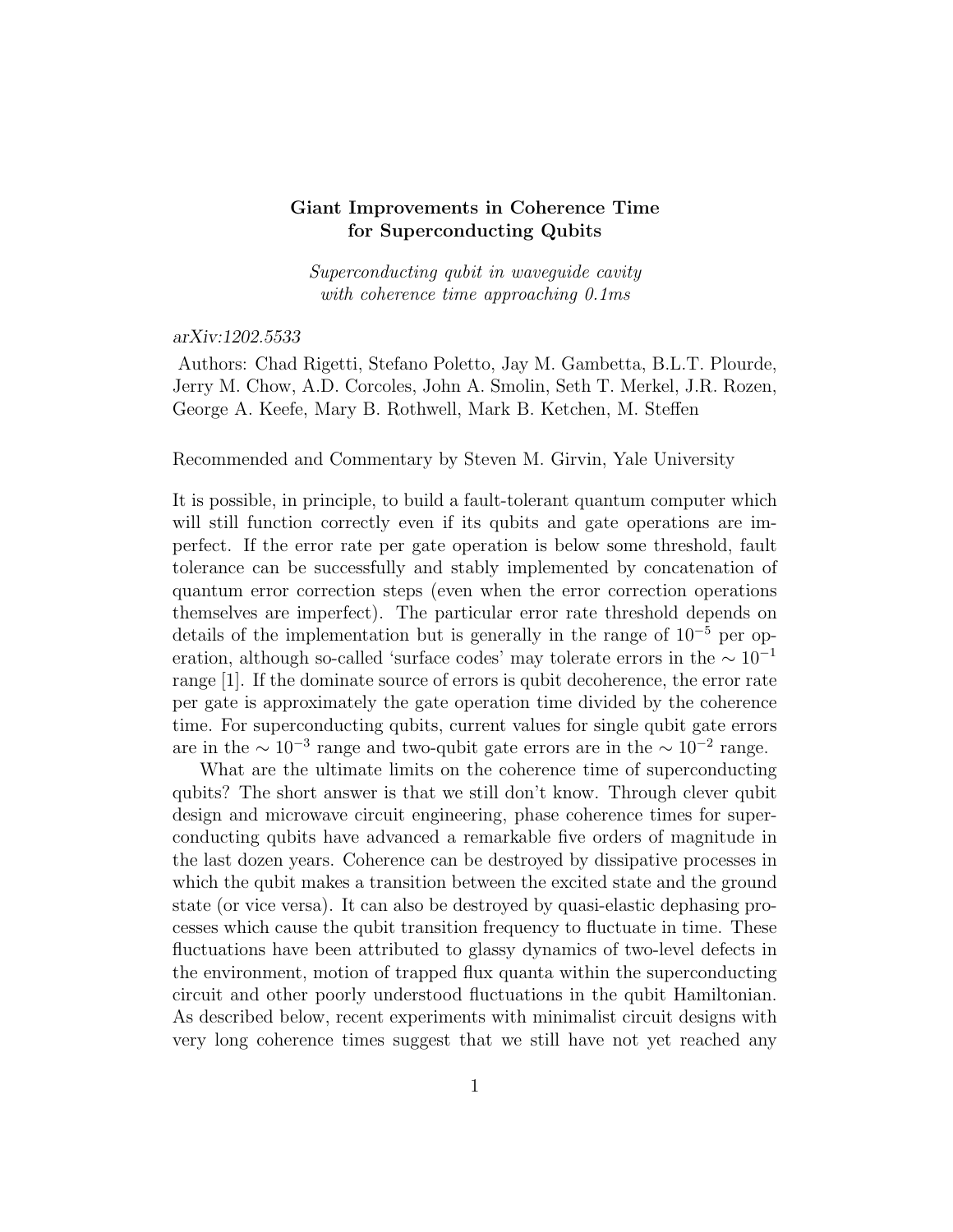intrinsic limits set by materials properties, but rather are still limited by imperfect 'microwave hygiene.'

The phase coherence time  $T_2^*$  measured in a Ramsey interference experiment is given by  $1/T_2^* = 1/2T_1 + 1/T_\varphi$  where  $1/T_1$  is the energy relaxation rate and  $1/T_{\varphi}$  is the pure dephasing rate. (The peculiar factor of two in the first term is related to the fact that  $1/T_1$  is a probability decay rate and  $1/T_2$ is an amplitude decay rate.) If the fluctuations in the transition frequency are slow on the time scale of  $T_2^*$ , then they can be echoed away by inserting an extra pi pulse into the middle of the Ramsey sequence which gives a coherence time  $T_2 > T_2^*$ . Recent theoretical advances have led to more complex echo sequences which can in principle further enhance the coherence times [2,3] in the presence of smoothly varying fluctuations of the qubit frequency.

Superconducting qubits have transition frequencies in the microwave domain. One possible source of energy relaxation is dielectric loss in the Josephson junction tunnel barrier or the surrounding substrate and circuitry. The other possible source is spontaneous emission of microwave photons which are carried away by transmission line modes of the circuit. The qubit can be protected against spontaneous emission by placing it inside a resonator which filters out the vacuum noise from the continuum at the qubit transition frequency. This so-called Purcell effect has been demonstrated in co-planar waveguide resonator structures [4] where phase coherence times of 1-2 microseconds for transmon qubits have become routine. (A transmon qubit is a very simple qubit consisting of two wires forming a short dipole antenna connected via a Josephson junction.) By placing a transmon qubit on a sapphire substrate inside a high-quality-factor three-dimensional superconducting cavity resonator which more fully protects the qubit from the electromagnetic environment, Paik et al. [5] recently made a revolutionary advance in coherence times. Reproducible  $T_1$  times in the 30 – 60 $\mu$ s range and phase coherence times up to  $\sim 20\mu s$  without echo were demonstrated. Even higher coherence times have been demonstrated recently [6,7] and reproduced at several labs around the world. Most recently the IBM group of Rigetti et al. has demonstrated realization of a phase coherence time of 95µs without echo, also using the same setup of a transmon in a 3D cavity. These coherence times represent an advance of superconducting qubits by some five orders of magnitude in little more than a decade.

There is now very strong evidence that the residual dephasing in the 3D circuits is caused by stray photons entering the cavity. When detuned from the cavity, qubits have a dispersive coupling to the photon number of the